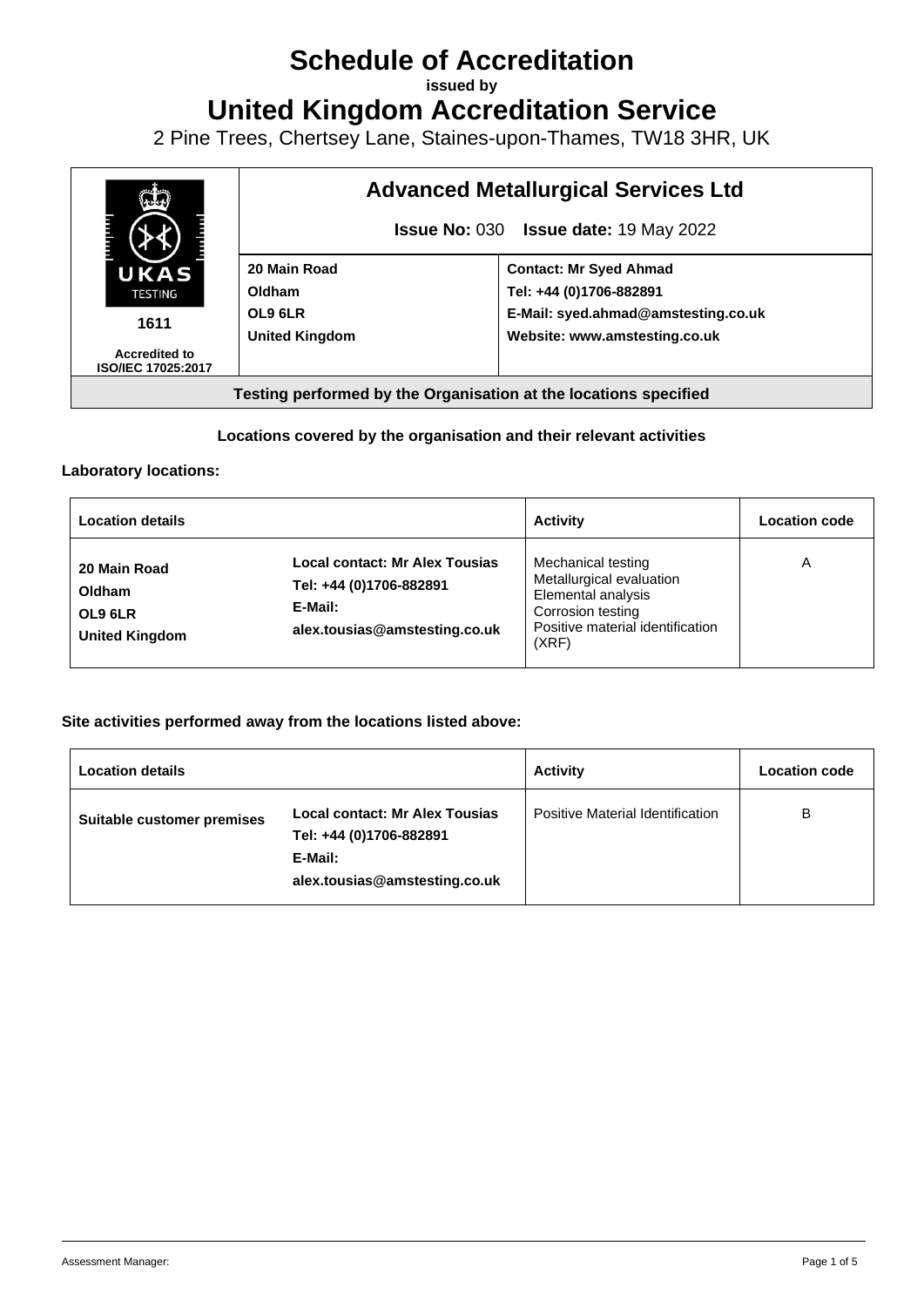| UKAS<br><b>TESTING</b>                            | <b>Schedule of Accreditation</b><br>issued by<br><b>United Kingdom Accreditation Service</b><br>2 Pine Trees, Chertsey Lane, Staines-upon-Thames, TW18 3HR, UK |
|---------------------------------------------------|----------------------------------------------------------------------------------------------------------------------------------------------------------------|
|                                                   | <b>Advanced Metallurgical Services Ltd</b>                                                                                                                     |
| 1611                                              | <b>Issue No: <math>030</math></b><br><b>Issue date: 19 May 2022</b>                                                                                            |
| <b>Accredited to</b><br><b>ISO/IEC 17025:2017</b> |                                                                                                                                                                |
|                                                   | Testing performed by the Organisation at the locations specified                                                                                               |

| Materials/Products tested                                     | Type of test/Properties<br>measured/Range of<br>measurement                                 | Standard specifications/<br>Equipment/Techniques used                                               | Location<br>Code |
|---------------------------------------------------------------|---------------------------------------------------------------------------------------------|-----------------------------------------------------------------------------------------------------|------------------|
| METALS, ALLOYS and                                            | <b>Chemical Tests</b>                                                                       |                                                                                                     |                  |
| <b>METAL PRODUCTS</b><br>Plain carbon and low alloy<br>steels | <b>Elemental Analysis</b><br>C, Si, Mn, P, S, Cr, Ni, Al, B,<br>Cu, Mo, N, V, Nb, Ti, Fe    | Documented In-House Method<br>AMS-6QP3-007 using Optical<br><b>Emission Spectroscopy techniques</b> | A                |
| <b>Stainless Steels</b>                                       | <b>Elemental Analysis</b><br>C, Si, Mn, P, S, Cr, Mo, Ni, Ti,<br>Co, Cu, Nb, V, As, B, N, W | Documented In-House Method<br>AMS-6QP3-007 using Optical<br><b>Emission Spectroscopy techniques</b> | A                |
|                                                               | Categorisation of alloys                                                                    |                                                                                                     |                  |
| Stainless steel<br><b>Duplex Stainless steel</b>              | Positive Material Identification<br>(PMI)                                                   | Documented In-House Method<br>AMS-6QP3-027<br>using handheld XRF analyser                           | $A + B$          |
|                                                               | <b>Mechanical Tests</b>                                                                     |                                                                                                     |                  |
|                                                               | <b>Bend</b>                                                                                 | BS EN ISO 7438:2020                                                                                 | A                |
|                                                               | Hardness:<br>Vickers (HV5, HV10, HV30)                                                      | BS EN ISO 6507-1:2018<br><b>ASTM E92-17</b>                                                         | A                |
|                                                               | <b>Brinell Hardness</b><br>(HBW 1/30 and HBW 10/3000)                                       | BS EN ISO 6506-1:2014<br><b>ASTM E10-18</b><br><b>ASTM A370-21</b>                                  | Α                |
|                                                               | Rockwell Hardness (HRC, HRB)                                                                | BS EN ISO 6508-1:2016<br><b>ASTM E18-20</b><br><b>ASTM A370-21</b>                                  | A                |
|                                                               | Impact:<br>Charpy<br>(temperatures from -196 °C and<br>-120 $\degree$ C to ambient)         | BS EN ISO 148-1:2016<br><b>ASTM E23-18</b><br><b>ASTM A370-21</b><br>ASTM A923-14 (Method B)        | A                |
|                                                               |                                                                                             |                                                                                                     |                  |

## DETAIL OF ACCREDITATION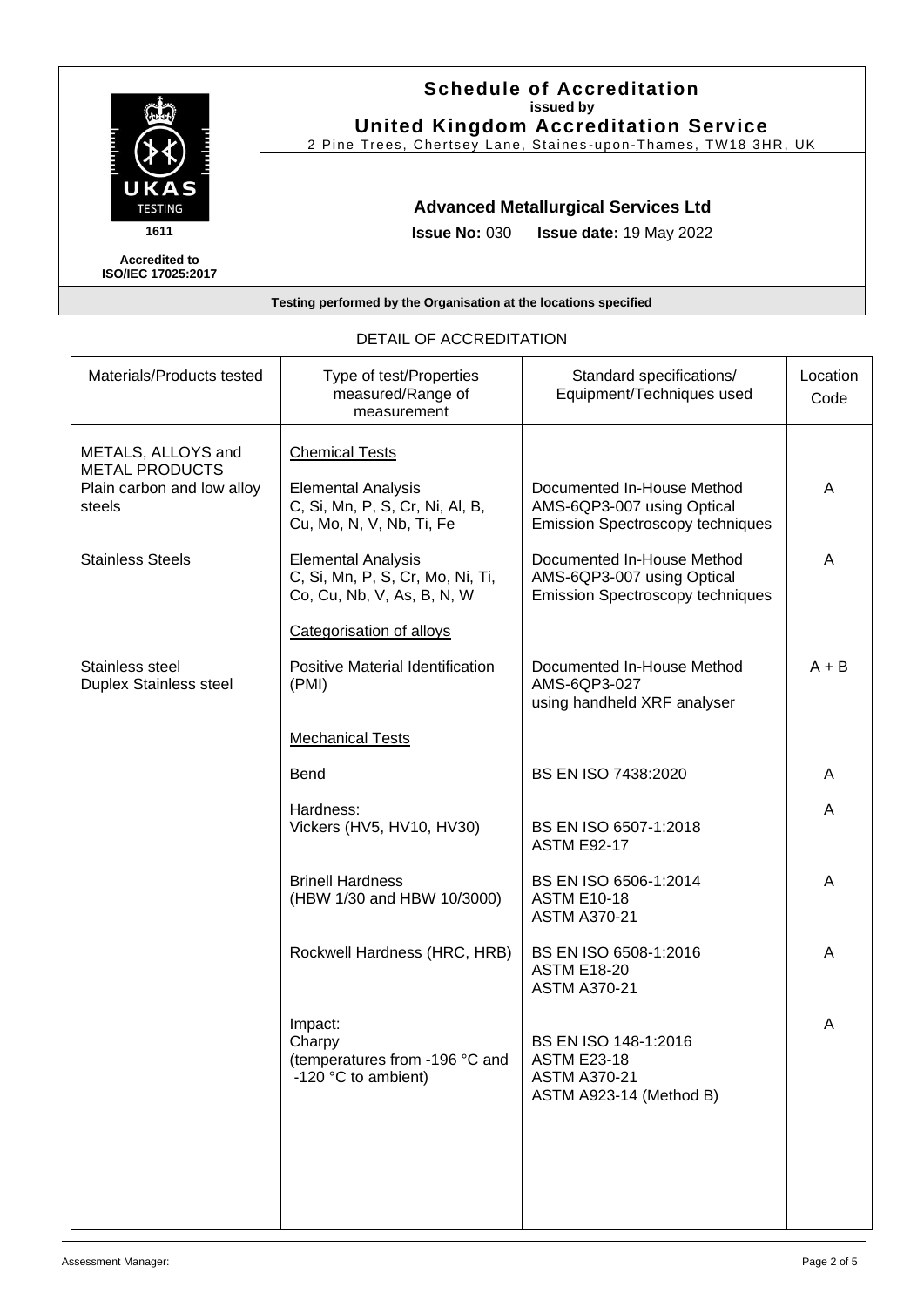| UKAS<br><b>TESTING</b>                            | <b>Schedule of Accreditation</b><br>issued by<br><b>United Kingdom Accreditation Service</b><br>2 Pine Trees, Chertsey Lane, Staines-upon-Thames, TW18 3HR, UK |
|---------------------------------------------------|----------------------------------------------------------------------------------------------------------------------------------------------------------------|
|                                                   | <b>Advanced Metallurgical Services Ltd</b>                                                                                                                     |
| 1611                                              | <b>Issue No: <math>030</math></b><br><b>Issue date: 19 May 2022</b>                                                                                            |
| <b>Accredited to</b><br><b>ISO/IEC 17025:2017</b> |                                                                                                                                                                |
|                                                   | Testing performed by the Organisation at the locations specified                                                                                               |

| Materials/Products tested                   | Type of test/Properties<br>measured/Range of<br>measurement                                                                                                      | Standard specifications/<br>Equipment/Techniques used                                                                                                                                                                                                                                                                                                                                                                                                                                                     | Location<br>Code |
|---------------------------------------------|------------------------------------------------------------------------------------------------------------------------------------------------------------------|-----------------------------------------------------------------------------------------------------------------------------------------------------------------------------------------------------------------------------------------------------------------------------------------------------------------------------------------------------------------------------------------------------------------------------------------------------------------------------------------------------------|------------------|
| METALS, ALLOYS and<br><b>METAL PRODUCTS</b> | Mechanical Tests (cont'd)                                                                                                                                        |                                                                                                                                                                                                                                                                                                                                                                                                                                                                                                           |                  |
| (cont'd)                                    | Tensile (Ambient temperature)<br>(forces from 5 kN to 1000 kN)                                                                                                   | BS EN ISO 6892-1:2019<br>ASTM E8/E8M-21<br><b>ASTM A370-21</b><br><b>ASTM B557M-15</b>                                                                                                                                                                                                                                                                                                                                                                                                                    | Α                |
|                                             | Tensile (Elevated Temperature)<br>Ambient to 200 °C<br>(forces from 1.5 kN to 150 kN)                                                                            | BS EN ISO 6892-2:2018<br><b>ASTM E21-20</b>                                                                                                                                                                                                                                                                                                                                                                                                                                                               | A                |
|                                             | Through thickness tensile                                                                                                                                        | BS EN 10164:2018                                                                                                                                                                                                                                                                                                                                                                                                                                                                                          | A                |
|                                             | Ring flattening                                                                                                                                                  | BS EN ISO 8492:2013<br><b>ASTM A370-21</b><br>ASTM A106/A106M-19a<br>ASTM A530/A530M-18<br><b>ASTM A999-18</b><br>API 5L 46 <sup>th</sup> Edition                                                                                                                                                                                                                                                                                                                                                         | Α                |
|                                             | Ring expansion                                                                                                                                                   | BS EN ISO 8493:2004<br><b>ASTM A370-21</b><br>ASTM A513/A513M-20a                                                                                                                                                                                                                                                                                                                                                                                                                                         | A                |
| Weldments                                   | Tests designated in specified<br>Welding Codes as detailed<br>below: Bend, Fracture,<br>Hardness, Impact, Tensile,<br>Macro examination and Visual<br>Inspection | BS EN ISO 9606-1 : 2017<br>BS EN ISO 9606-2:2004<br>BS EN ISO 15614-1:2017+A1:2019<br>BS EN ISO 15614-2:2005<br>BS EN ISO 15614-5:2004<br>BS EN ISO 15614-6:2006<br>BS EN ISO 15614-7:2019<br>BS EN ISO 15614-8:2016<br>BS EN ISO 9016:2012<br>BS EN ISO 9017:2018<br>BS EN ISO 5178:2019<br>BS EN ISO 4136:2012<br>BS EN ISO 5173:2010+A1:2011<br>BS EN ISO 5817:2014<br>BS EN ISO 9015-1:2011<br>BS EN SIO 17637:2016<br>BS EN ISO 17639:2013<br><b>ASME IX - 2021</b><br>AWS D1.1/D1.1M (24th Edition) | A                |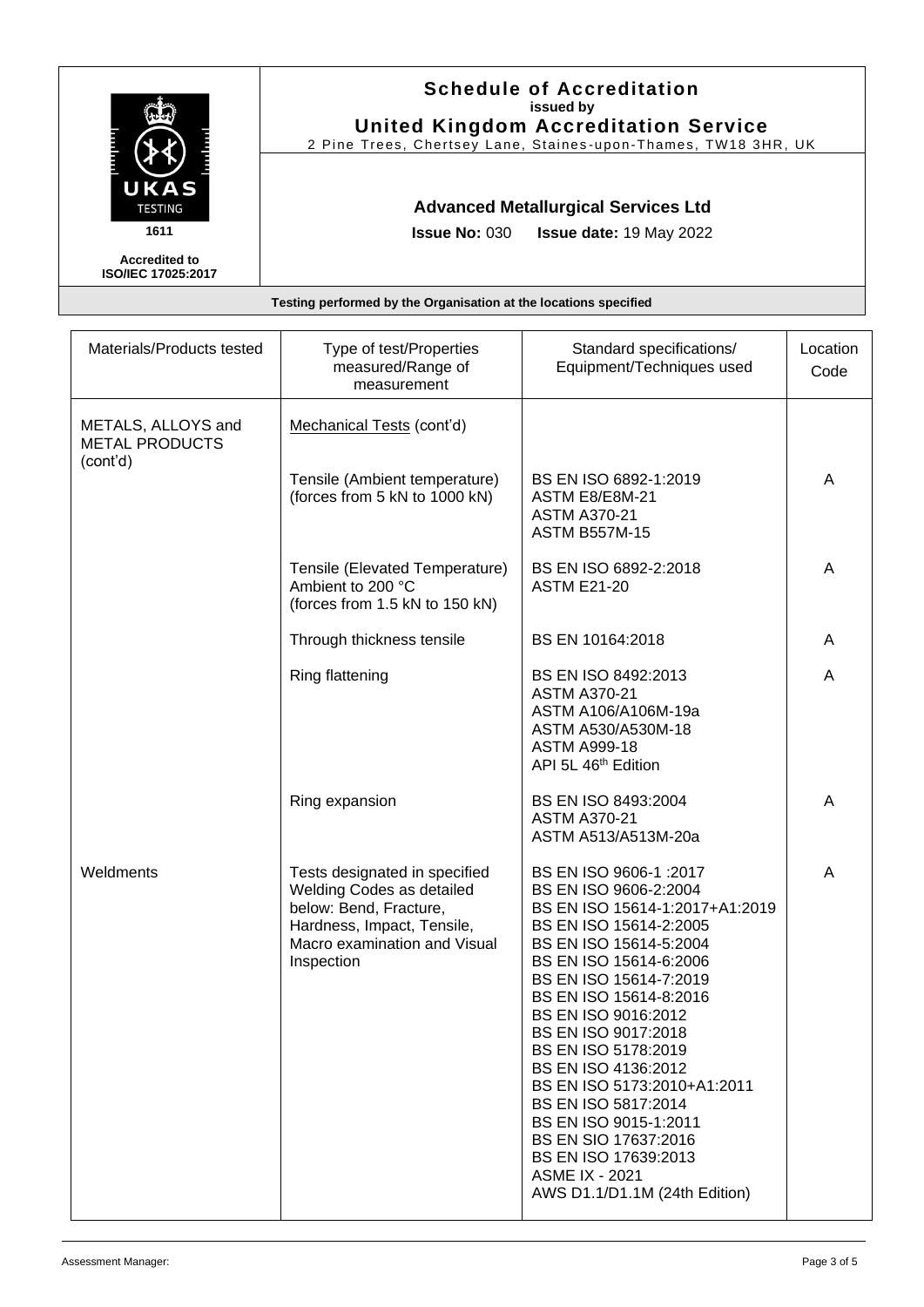|                                                   | <b>Schedule of Accreditation</b><br>issued by<br><b>United Kingdom Accreditation Service</b> |
|---------------------------------------------------|----------------------------------------------------------------------------------------------|
|                                                   | 2 Pine Trees, Chertsey Lane, Staines-upon-Thames, TW18 3HR, UK                               |
| <b>UKAS</b><br><b>TESTING</b>                     | <b>Advanced Metallurgical Services Ltd</b>                                                   |
| 1611                                              | <b>Issue No: <math>030</math></b><br><b>Issue date: 19 May 2022</b>                          |
| <b>Accredited to</b><br><b>ISO/IEC 17025:2017</b> |                                                                                              |
|                                                   | Testing performed by the Organisation at the locations specified                             |

| Materials/Products tested                                                                               | Type of test/Properties<br>measured/Range of<br>measurement       | Standard specifications/<br>Equipment/Techniques used                                              | Location<br>Code |
|---------------------------------------------------------------------------------------------------------|-------------------------------------------------------------------|----------------------------------------------------------------------------------------------------|------------------|
| METALS, ALLOYS and<br><b>METAL PRODUCTS</b><br>(cont'd)                                                 | <b>Metallurgical Tests</b>                                        |                                                                                                    |                  |
| C Steel, Stainless steel                                                                                | Average Grain Size<br>(by comparison method)                      | BS 643:2020<br><b>ASTM E112-13</b>                                                                 | A                |
|                                                                                                         | <b>Inclusion Content</b>                                          | ASTM E45-18a (Methods A & D)                                                                       | A                |
|                                                                                                         | <b>Volume Fraction</b><br>(manual point count)                    | ASTM E562-19 <sup>e1</sup>                                                                         | A                |
|                                                                                                         | <b>Ferrite Determination</b><br>(Automatic image analysis)        | ASTM E1245-03 (16)                                                                                 | A                |
|                                                                                                         | <b>Austenite Spacing</b>                                          | DNV RP F112 Sept 2021<br><b>ASTM E112-13</b>                                                       | A                |
| <b>Duplex Austenitic/Ferritic</b><br><b>Stainless Steel</b>                                             | <b>Detection of Detrimental</b><br>Intermetallic Phase            | ASTM A923-14 (Method A)<br>Documented In-House Method<br>AMS-6QP3 024 Appendix A                   | A                |
| Carbon steel alloys,<br>Stainless steel alloys,<br>Aluminium alloys, Nickel<br>alloys and Copper alloys | Microstructural assessment                                        | Documented In-House Method<br>AMS-6QP3 024                                                         | A                |
|                                                                                                         | <b>Corrosion Tests</b>                                            |                                                                                                    |                  |
| Austenitic Stainless steel                                                                              | Resistance to Intergranular<br><b>Corrosion Resistance/attack</b> | ASTM A262-15(21) Practice B, C<br>and E<br>BS EN ISO 3651-1:1998<br>BS EN ISO 3651-2:1998 Method A | A                |
| Stainless Steel and Nickel-<br><b>Rich Chromium Bearing</b><br>Alloys                                   | <b>Pitting and Crevice Corrosion</b><br>Resistance                | ASTM G48-11(20) Method A                                                                           | A                |
| Nickel-Rich Chromium<br><b>Bearing Alloys</b>                                                           | Resistance to Intergranular<br><b>Corrosion Resistance</b>        | ASTM G28-02(15) Method A                                                                           | A                |